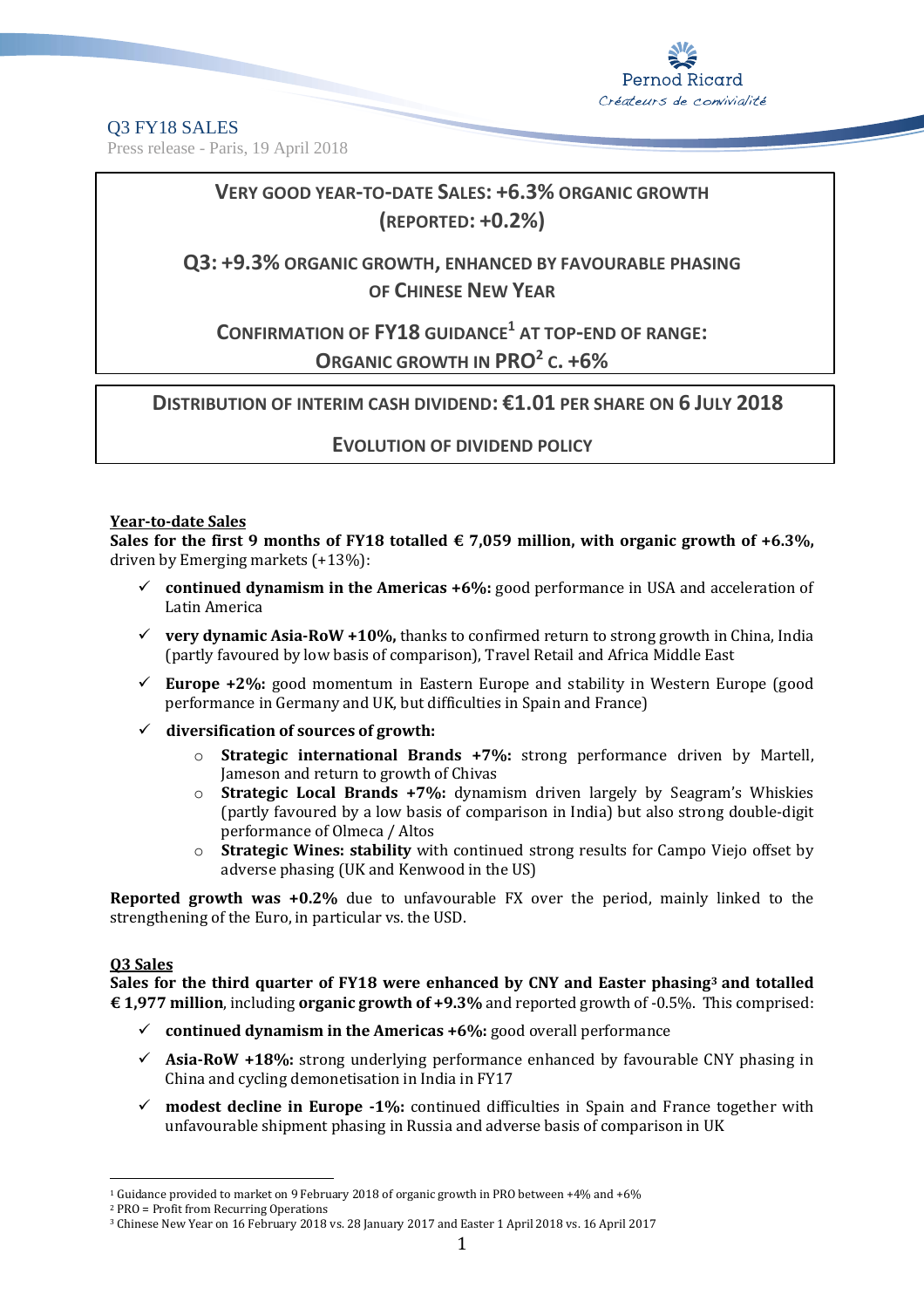Press release - Paris, 19 April 2018

### **Interim cash dividend**

The Board of Directors meeting on 18 April 2018, under the chairmanship of Alexandre Ricard, decided to distribute an interim cash dividend of €1.01 per share for the current FY18 financial year. In line with Pernod Ricard's standard practice, the interim dividend is equal to 50% of the total dividend paid out in the previous financial year.

Pernod Ricard Créateurs de convivialité

The ex-dividend date will be Wednesday 4 July 2018 and the **interim dividend will be paid on Friday 6 July 2018.**

#### **Dividend policy evolution**

 $\overline{a}$ 

Given the profit growth acceleration and debt deleveraging since FY16, Pernod Ricard's Board of Directors is **recommending an inflection of its dividend policy**, to be decided at the AGM on 21 November 2018. It is recommending **to progressively increase the dividend distribution over the next 3 years to c. 50% of Net profit from Recurring Operations, starting with FY18** (vs. the historical rate of c. 1/3.)

The Group remains committed to **value-creating M&A while retaining an investment grade rating**.

As part of this communication, **Alexandre Ricard**, Chairman and Chief Executive Officer, stated,

*"We have very strong year-to-date Sales growth at +6.3%. Our strategy is consistent and driving results, in particular in terms of diversifying the sources of growth.*

*We confirm our FY18 guidance<sup>1</sup> given to the market on 9 February 2018 at the top-end of the range, with organic growth in Profit from Recurring Operations of c. +6%2."*

*Note: All growth data specified in this press release refers to organic growth (at constant FX and Group structure), unless otherwise stated. Data may be subject to rounding.*

*A detailed presentation of Sales for the third quarter of FY18 can be downloaded from our website: [www.pernod](http://www.pernod-ricard.com/)[ricard.com](http://www.pernod-ricard.com/)*

<sup>1</sup> Guidance provided to market on 9 February 2018 of organic growth in PRO between +4% and +6%

<sup>2</sup> Over the full FY18, the FX impact on Profit from Recurring Operations is estimated at approximately -€ 200m, based on average FX rates for full FY18, including rates projected on 13 April 2018, particularly a EUR/USD rate of 1.23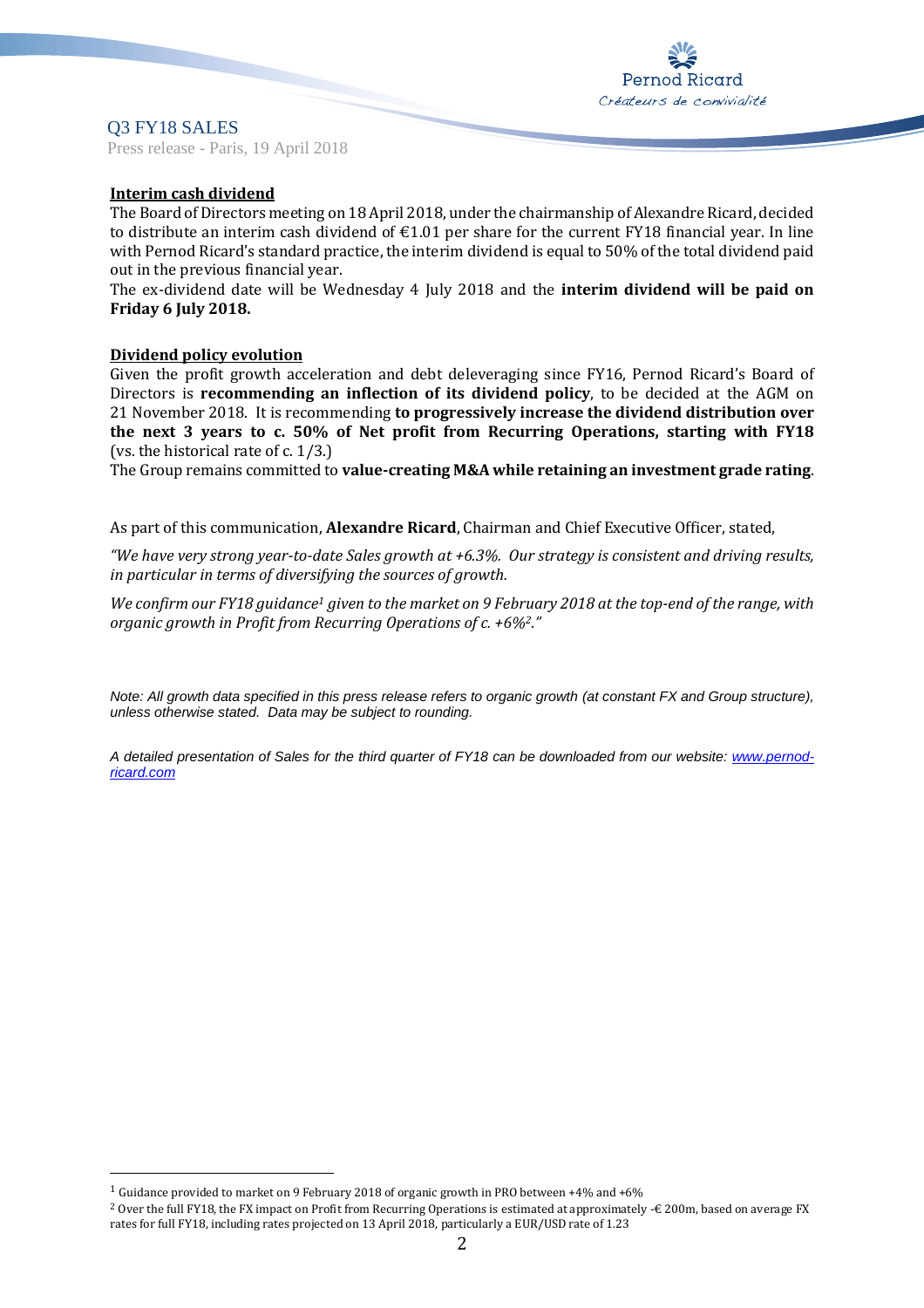Press release - Paris, 19 April 2018

#### **Definitions and additional information related to the use of non-IFRS measures**

*Pernod Ricard's management process is based on the following non-IFRS measures which are chosen for planning and reporting. The Group's management believes these measures provide valuable additional information for users of the financial statements in understanding the Group's performance. These non-IFRS measures should be considered as complementary to the comparable IFRS measures and reported movements therein.*

#### *Organic growth*

*Organic growth is calculated after excluding the impacts of exchange rate movements and acquisitions and disposals. Exchange rates impact is calculated by translating the current year results at the prior year's exchange rates.*

*For acquisitions in the current year, the post-acquisition results are excluded from the organic movement calculations. For acquisitions in the prior year, post-acquisition results are included in the prior year but are included in the organic movement calculation from the anniversary of the acquisition date in the current year.*

*Where a business, brand, brand distribution right or agency agreement was disposed of, or terminated, in the prior year, the Group, in the organic movement calculations, excludes the results for that business from the prior year. For disposals or terminations in the current year, the Group excludes the results for that business from the prior year from the date of the disposal or termination.*

*This measure enables to focus on the performance of the business which is common to both years and which represents those measures that local managers are most directly able to influence.*

#### *Profit from recurring operations*

*Profit from recurring operations corresponds to the operating profit excluding other non-current operating income and expenses.*

#### **About Pernod Ricard**

*Pernod Ricard is the world's n°2 in wines and spirits with consolidated Sales of €9,010 million in FY17. Created in 1975 by the merger of Ricard and Pernod, the Group has undergone sustained development, based on both organic growth and acquisitions: Seagram (2001), Allied Domecq (2005) and Vin&Sprit (2008). Pernod Ricard holds one of the most prestigious brand portfolios in the sector: Absolut Vodka, Ricard pastis, Ballantine's, Chivas Regal, Royal Salute and The Glenlivet Scotch whiskies, Jameson Irish whiskey, Martell cognac, Havana Club rum, Beefeater gin, Malibu liqueur, Mumm and Perrier-Jouët champagnes, as well Jacob's Creek, Brancott Estate, Campo Viejo and Kenwood wines. Pernod Ricard employs a workforce of approximately 18,500 people and operates through a decentralised organisation, with 6 "Brand Companies" and 86 "Market Companies" established in each key market. Pernod Ricard is strongly committed to a sustainable development policy and encourages responsible consumption. Pernod Ricard's strategy and ambition are based on 3 key values that guide its expansion: entrepreneurial spirit, mutual trust and a strong sense of ethics. Pernod Ricard is listed on Euronext (Ticker: RI; ISIN code: FR0000120693) and is part of the CAC 40 index.*

#### *Contacts Pernod Ricard*

| +33 (0) 1 41 00 41 07 |
|-----------------------|
| +33 (0) 141 00 41 59  |
| +33 (0) 141 00 44 04  |
| +33 (0) 141 00 44 63  |
|                       |

#### **Upcoming communications**

| $\mathsf{DATE}^1$          | <b>EVENT</b>                              |
|----------------------------|-------------------------------------------|
| Wednesday 6 June 2018      | Asia Conference call                      |
| Wednesday 29 August 2018   | <b>FY18 Full-year Sales &amp; Results</b> |
| Thursday 18 October 2018   | Q1 FY19 Sales                             |
| Wednesday 21 November 2018 | <b>Annual General Meeting</b>             |

*1 The above dates are indicative and are liable to change*